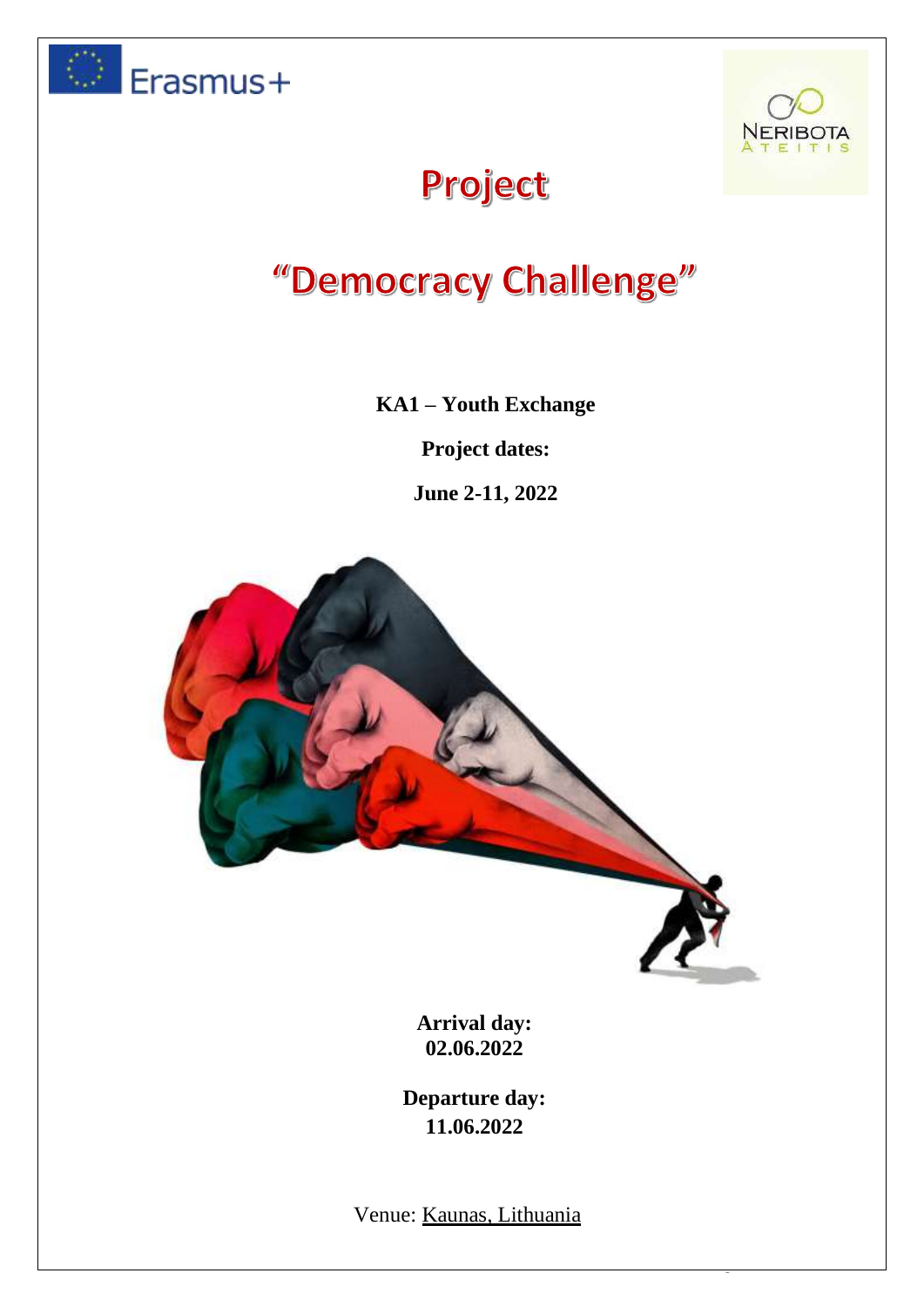

# **1.The Project**



### **Few words about the Project...**

"Democracy Challenge" is a 10 days Youth Exchange project which will be held in Kaunas, Lithuania and will gather participants from 5 countries – Lithuania, Bulgaria, Slovenia, Latvia and North Macedonia to draw the attention to the importance of citizenship and to gain knowledge about democratic system.

**Summary:** This project is for young people who want to know how decision-making processes work in a country and why each one of our voices matters and should matter. Project is about active participation in countries political scene and why is that important for democratic system to work. Participants will increase their abilities to involve into democratic decisionmaking processes and represent their interests, will raise their voices for their rights. This project goal is for youngsters to develop competences in the field of active citizenship and engagements.

**Project 's topic:** democratic system, citizenship, active participation.

#### **Project's objectives:**

- 1. To increase competences of active citizenship and engagement for 35 participants.
- 2. To raise awareness about democratic decision-making processes and importance of active participation.
- 3. To encourage 35 participants and their local communities and foster democratic debate, initiate, and join civic initiatives by the end of the project.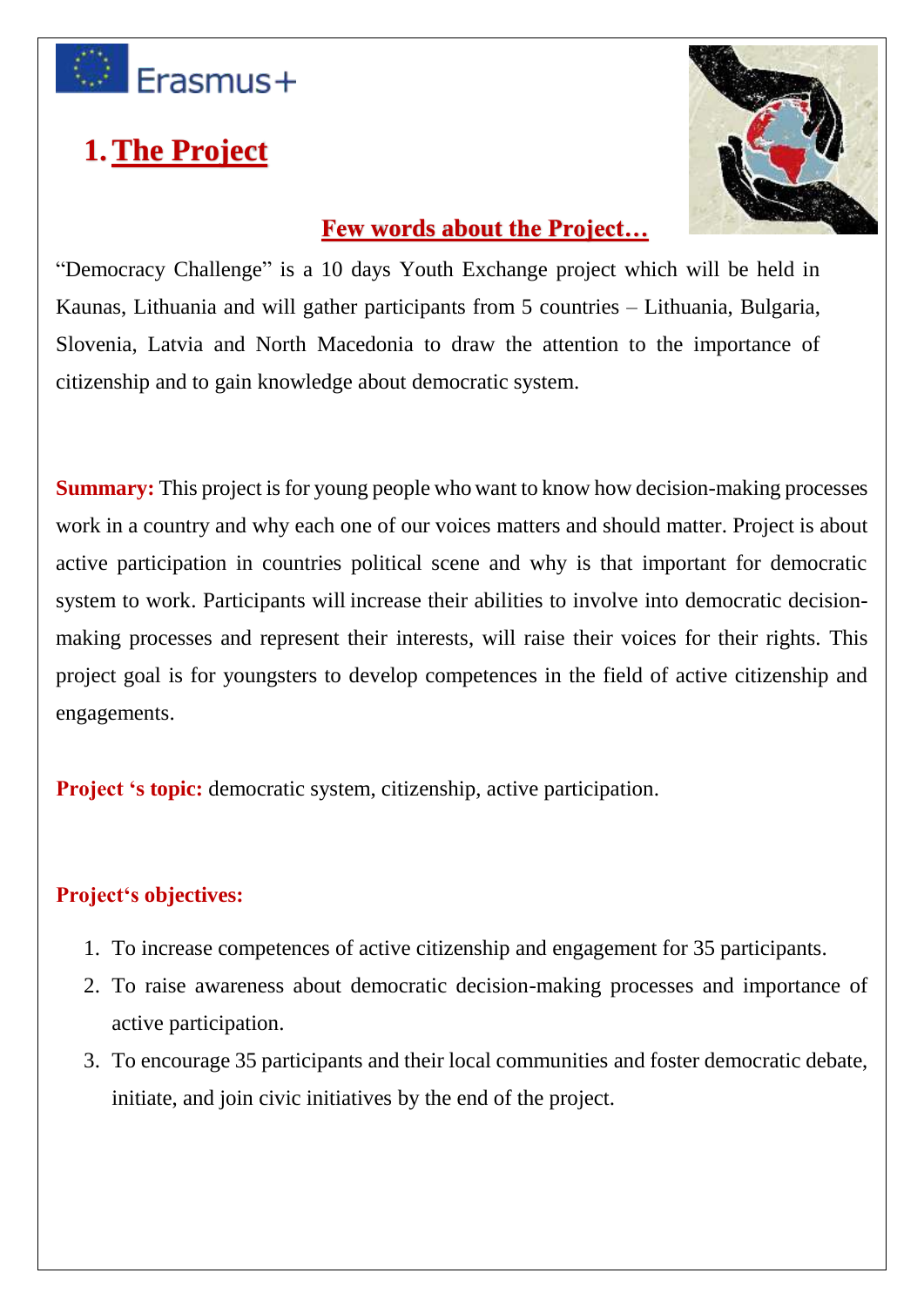

# **2. Participants**



**Number of participants:** 6 participants + 1 leader per country. **Age of participants:** 18-26. **Group leader** 18+. **Gender balanced groups!** At least 3-4 participants per National group with **economic and / or social obstacles.**



#### **Economic obstacles** are:

\* young people with a low standard of living, low income, dependence on social welfare system;

\* in long-term unemployment or poverty;

\* young people who are homeless, young people in debt or with financial problems.

### **Social obstacles** are:

\* young people with a low standard of living, low income, dependence on social welfare system;

- \* in long-term unemployment or poverty;
- \* young people who are homeless, young people in debt or with financial problems.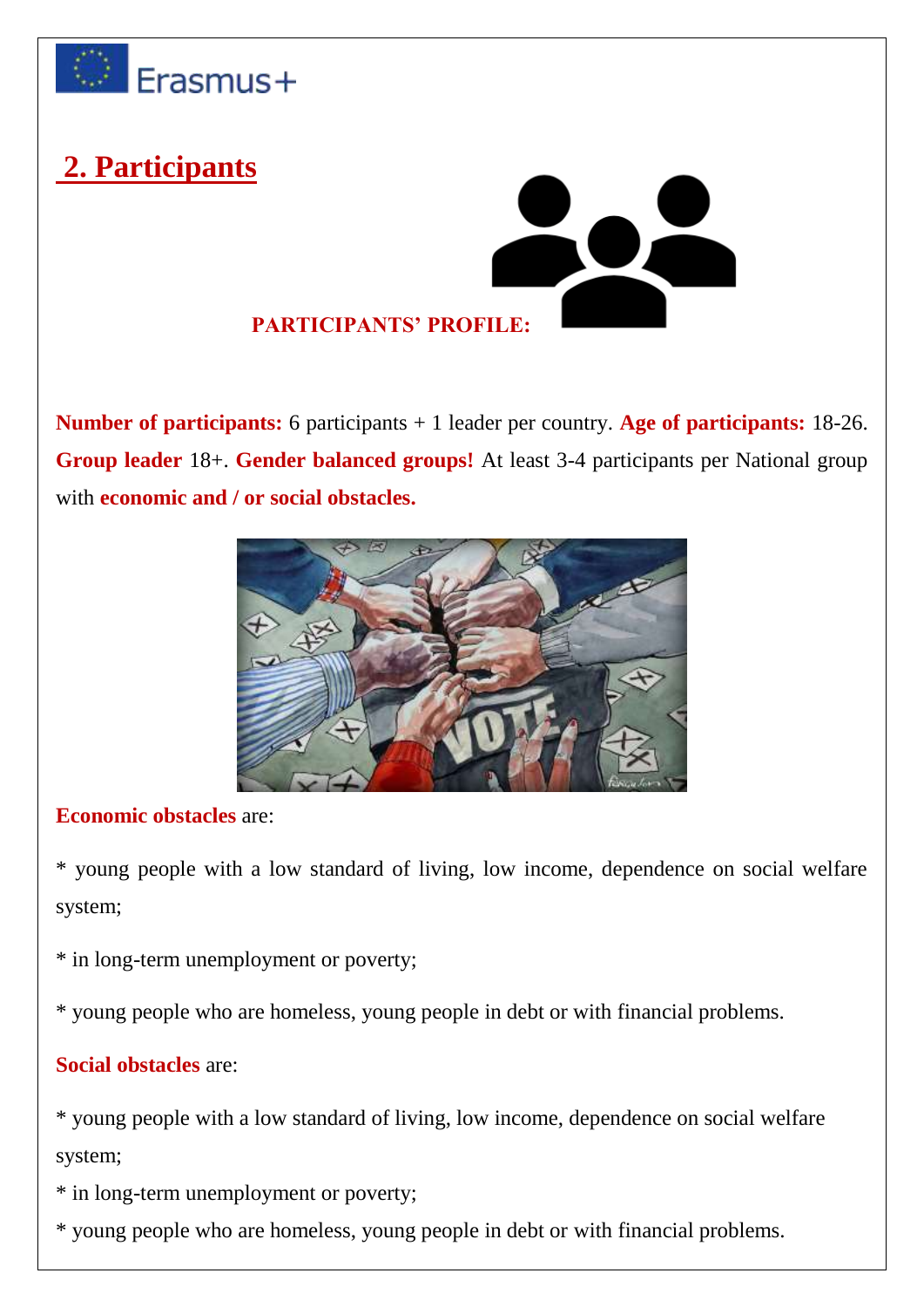# Erasmus+

Some concrete examples regarding **obstacles**:

*Youth without a job (example: one of your youth is looking for a job, for the moment he / she doesn't have any job) = Economic Obstacles*

*Youth living more than 1 hour by driving car to the nearest airport = Geographical Obstacles Youth with a part time job (he / she works only 25 hours a week) = Economic Obstacles*

Selection process needs to be done by partners' organizations. Participants have to be selected by questionnaires and motivational letters.

**After exchange:** Dissemination phase will take place. It is responsibility of every participant's and partner's organization to share information about the project, to post photos and messages in social media. More detailed dissemination plan will be created during exchange by participants themselves which we will follow during this period.

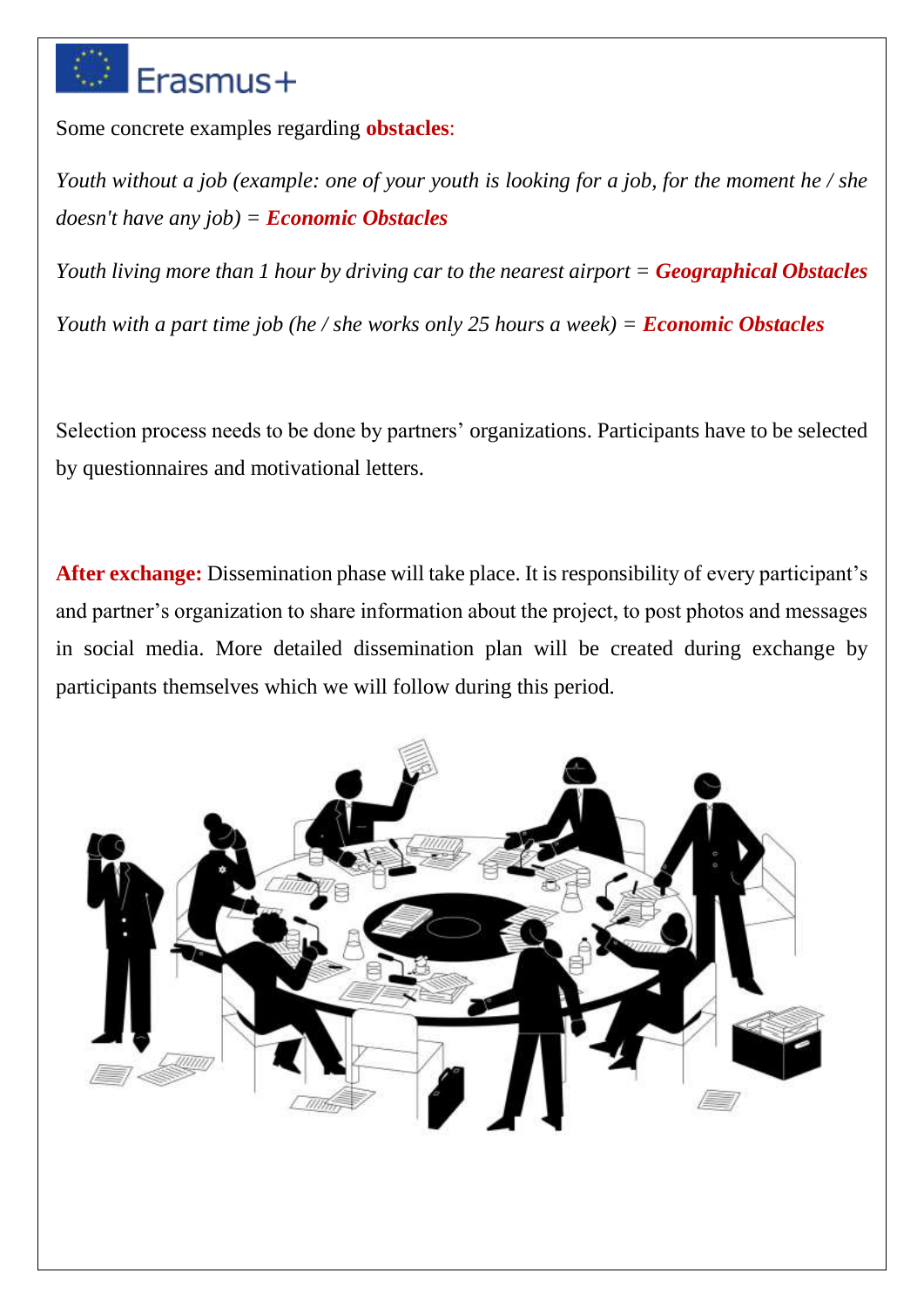# Erasmus+ **3. Accommodation**

**Venue:** Domus Pacis apartments

(in the Kaunas city old town).

**Address:** Papilio g. 9, Kaunas.

**Notice:** You'll be accommodated in rooms of 3-4 persons.



**About rooms:** The participants will be accommodated

mostly in their national groups. In rooms you will be divided by gender.

Website: <http://www.domuspacis.lt/>



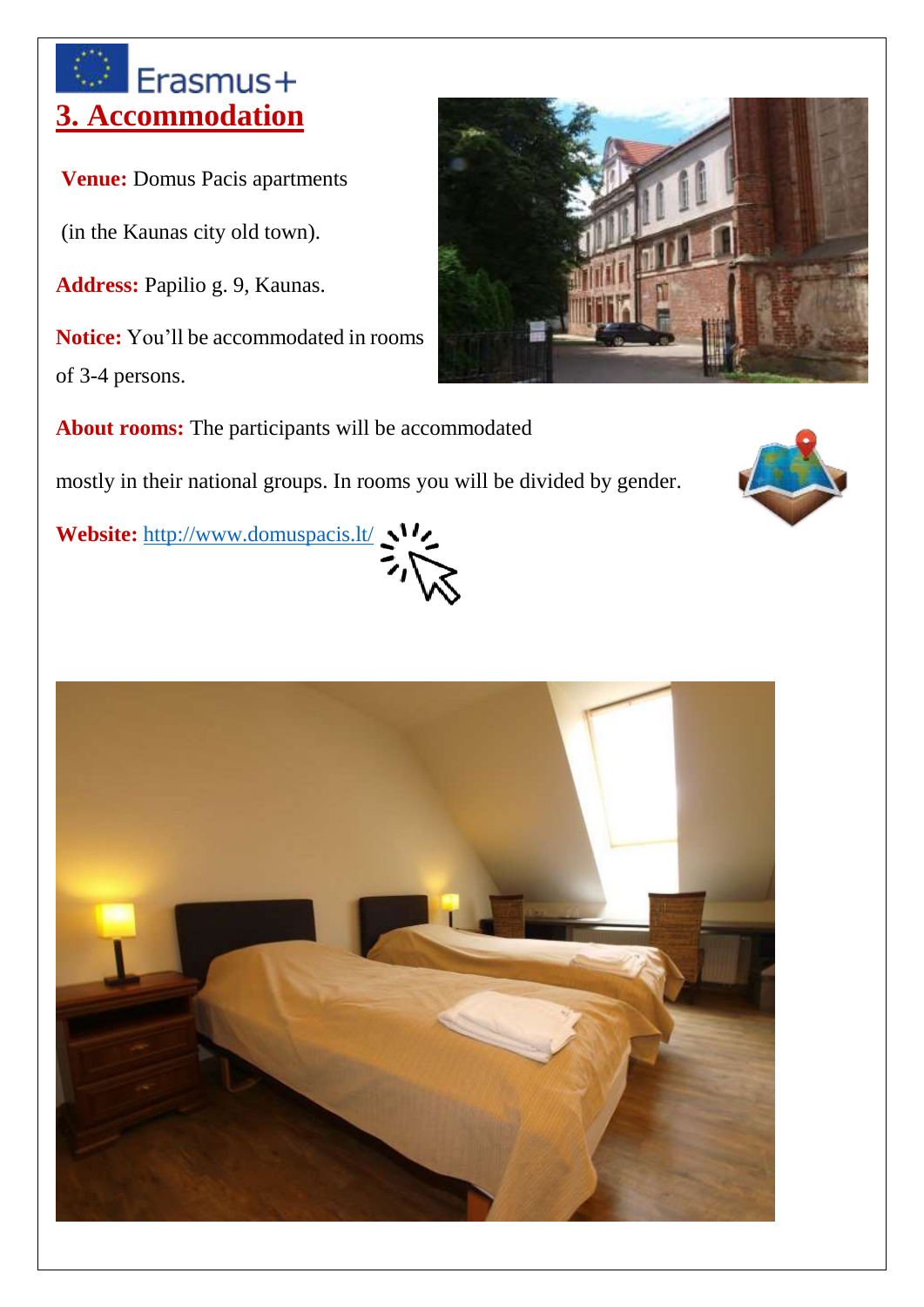

### **4. Language**

The main language used during the project will be **English.**

As we will work in an international environment, participants taking part in "Democracy Challenge" project should be able to communicate and express themselves in English.

# **5. Travel and reimbursements**



**Accommodation, food and materials** - 100% funded by the Erasmus+ Programme. It's highly recommended to start buying travelling tickets early. It's recommended to have a disposal for drinks, small shopping, etc.

| ₹<br><b>Country</b> | <b>Compensation in Eur</b> |
|---------------------|----------------------------|
| Lithuania           | 20 <sub>Eu</sub>           |
| <b>Bulgaria</b>     | 275 Eur                    |
| Slovenia            | 275 Eur                    |
| Latvia              | 180 Eur                    |
| North Macedonia     | 275 Eur                    |



We will reimburse the travel expenses by bank transfer to partner organization accounts after the exchange. In order to make the reimbursement, firstly, dissemination activities will have to be implemented. Also, it is compulsory that you deliver all the necessary documents for us. If your travel costs exceed the official limits, the reimbursement will be limited to the maximum amount of travel costs allocated for each country. If you fail to provide all the necessary travel documents, we will be unable to reimburse you.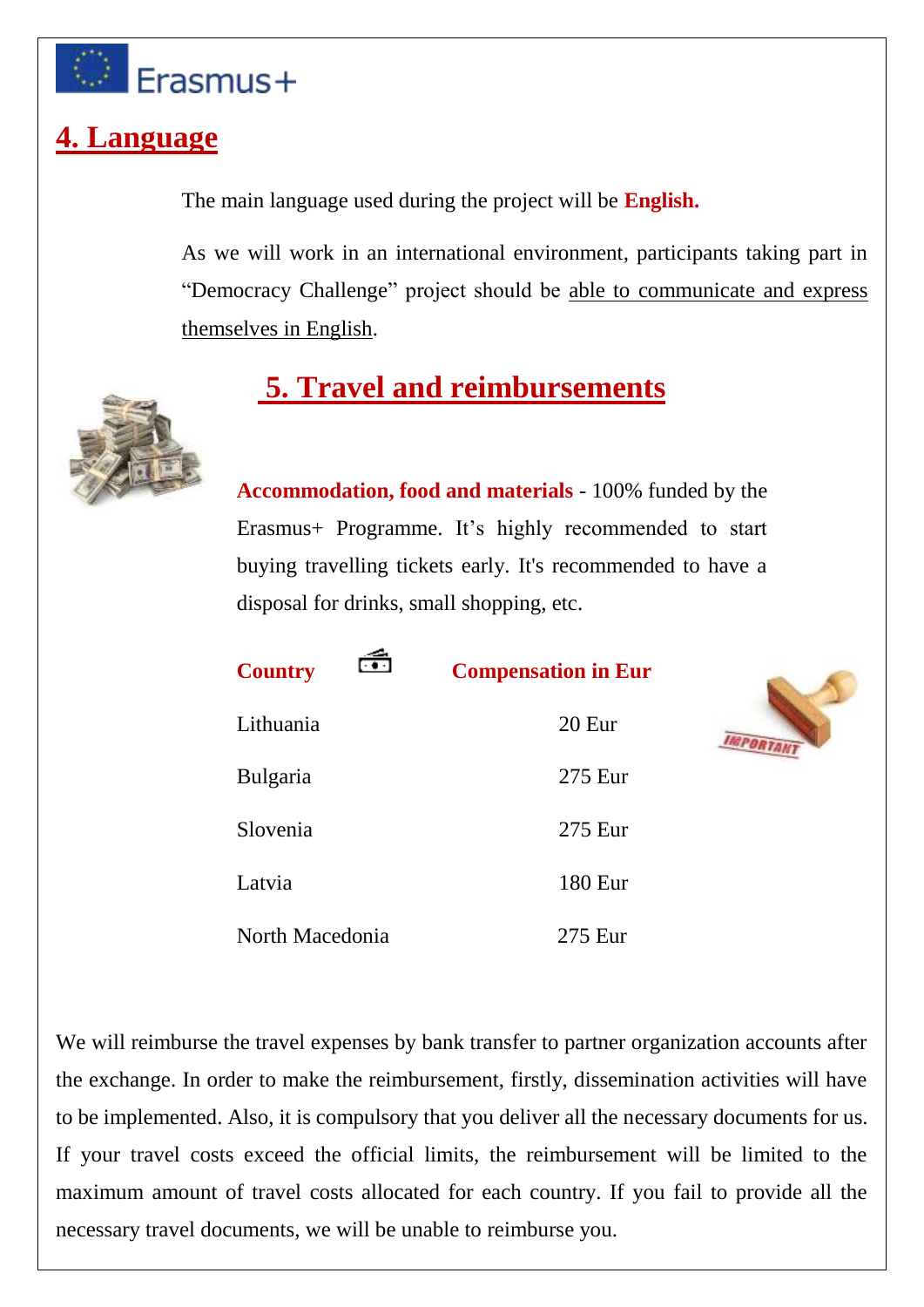

For plane travel, the original documents that we need are:

1. E-ticket; 2. Invoice; 3. Proof of payment or receipt; 4. Boarding passes.

\*After having all your original documents with, we will be able complete our final report and present it to our National Agency. According to Erasmus+ rules, their checking can take 60 days. Your travel expenses will be reimbursed by bank transfer to your organization's account around September 2022.

### **6. Transportation**

Firstly, you should find a flight to Kaunas (KUN) or Vilnius (VNO) airports. Flying to Riga (RIX) or Warsaw (WAW) airports may also be an option. The arrival day (and the first day of activities) is  $2<sup>nd</sup>$  of June, 2022 and the departure day is  $11<sup>th</sup>$  of June, 2022. If you are coming from Vilnius, it is the best to first take a train / bus from the airport to Vilnius train / bus station and then change to the train / bus going to Kaunas.



**\*Tickets for travel out of the official dates bought without approval will not be reimbursed**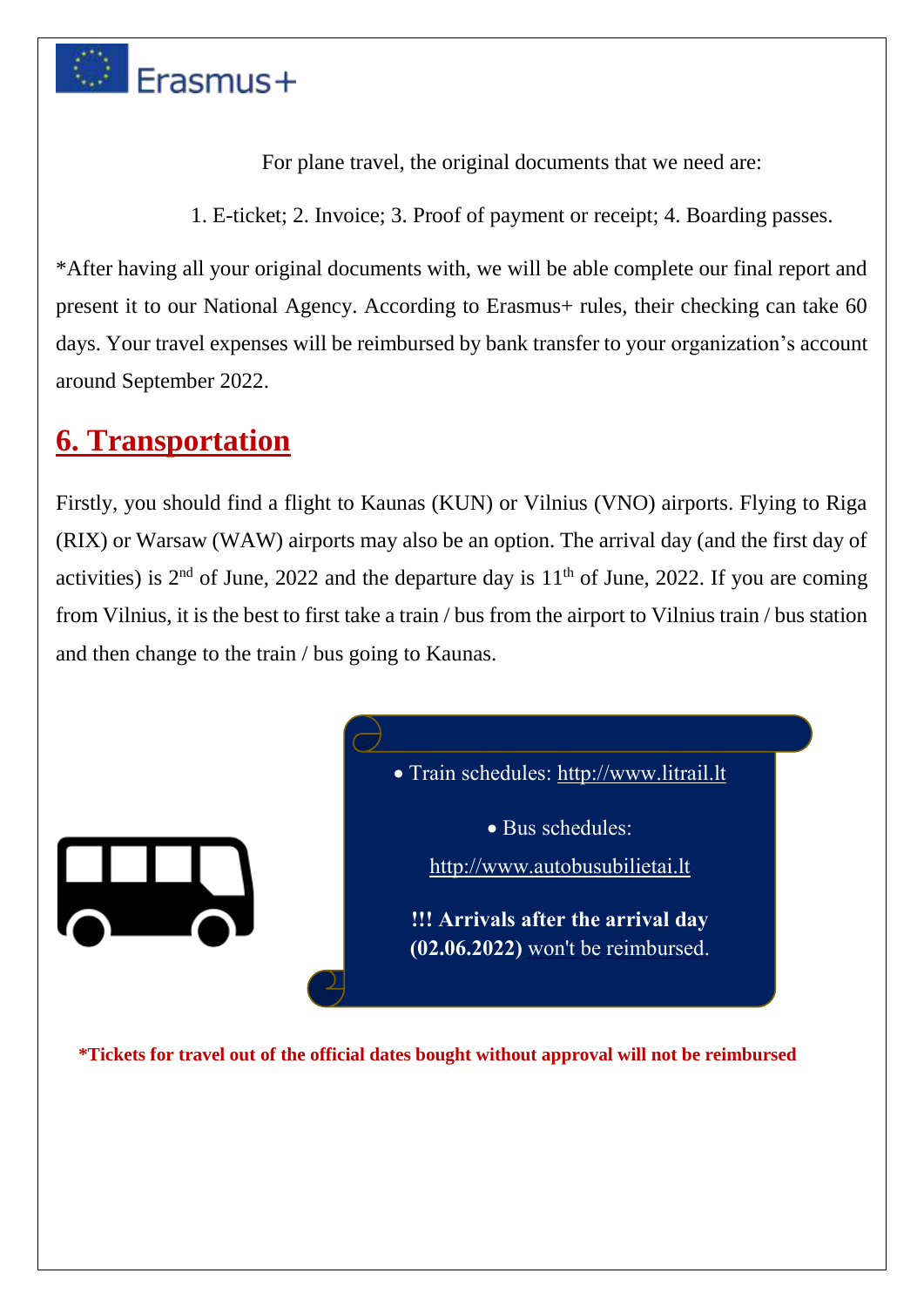

# **7. Rules and procedures**

- $\checkmark$  All the participants will be expected to be present and active in all the activities. Unauthorized absence from the activities and workshops won't be tolerated.
- $\checkmark$  No alcohol in the Hotel.
- $\checkmark$  Respect the common areas and leave them clean.
- $\checkmark$  Be on time every session.
- $\checkmark$  Respect the schedule.
- $\checkmark$  Don't disturb after midnight.
- $\checkmark$  Any lack of respect among participants and staff won't be tolerated.
- $\checkmark$  Stress, nerves and bad mood is prohibited everywhere. Bring your best mood and big smile with you and keep it through the Exchange! Prepare for fun!



### **8. How to prepare**

We really wish that every group of participants came to our project well prepared and ready for activities. There will be some things to do:

**1. Most important** – don't forget to buy tickets to Lithuania for  $2<sup>nd</sup>$  of June for arrival and 11<sup>th</sup> of June for departure. Also, bring your **travel documents** to us (printed electronic tickets, original tickets, invoices as well) – during the project we will have office hour and will collect all this documentation so we need **ALL** your tickets and documents which prove the amount you paid (otherwise we will be incapable to make travel cost reimbursements). So please have extra copy of your travel documents so you would be able to leave one of them to us.

**2. Health insurance** is also highly recommended for you, there is an opportunity to receive European Health Insurance Card in most countries which is valid in all EU, it is very flexible and you don't have to pay for it – please use it. Also, for our project **ALL**

| RUBBRICK HEALTH INSURANCE CAND |  |
|--------------------------------|--|
|                                |  |
|                                |  |
|                                |  |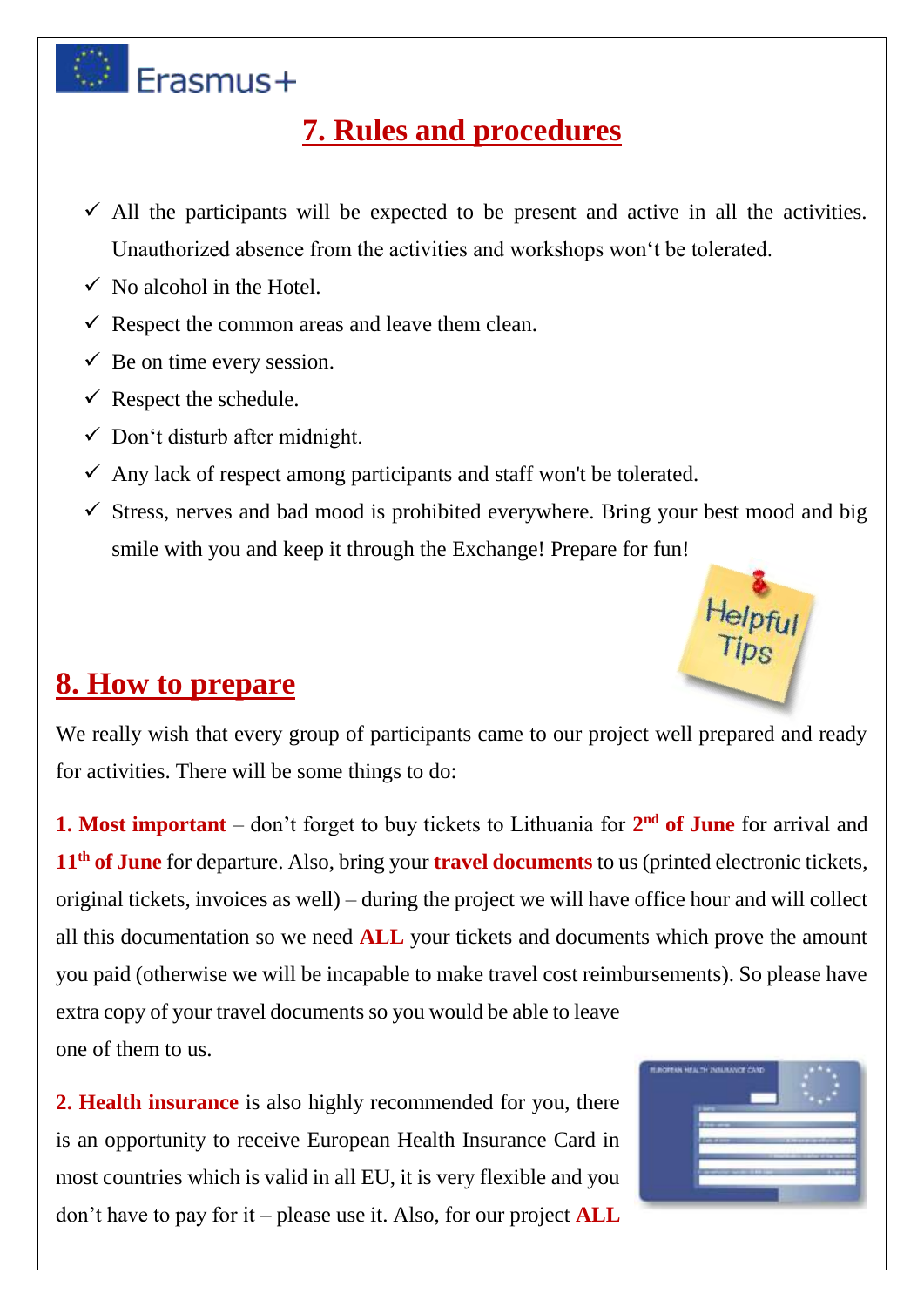

participants **NEED** have **travel insurance** which will be reimbursed (up to 15 Euros) together with travel costs after presenting all documents. If your travel insurance might be higher price, you need to contact us at first.

#### **3. Safety rules:**

- We strongly recommend to travel with protective masks, have it with yourself during the project and use disinfectant fluid.
- If somebody won't feel well, they won't participate in daily activities and she / he will stay in the room.
- If somebody will have temperature, that person will be isolated in separate room and will be taken to the hospital for Covid-19 test.

**4. Facebook group** – we will create it for you and add you as soon as selection process will be over. It will be called Youth exchange "Democracy Challenge". There we will upload all further practical information, relevant to the project.

**5. Intercultural evening.** During intercultural evening we expect from each group to present: their main traditions and culture, cultural heritage, to lead some game / dance / activity, to bring some of their traditional meals or drinks.

**6. HOMEWORK.** During preparation period participants will do a small research about their country's democratic challenges and related cases. Also, will present one article related to recent political events in Europe, or something related to violation of democratic rights. In this session each National group will present the results of these researches and it will serve as a basis for discussions and workshops during the project. They will also present some case related to project's topic which will be led by group discussions. Methods: Power Point or Flipchart presentation, group discussion. Concrete tasks will be given to each National group leader.

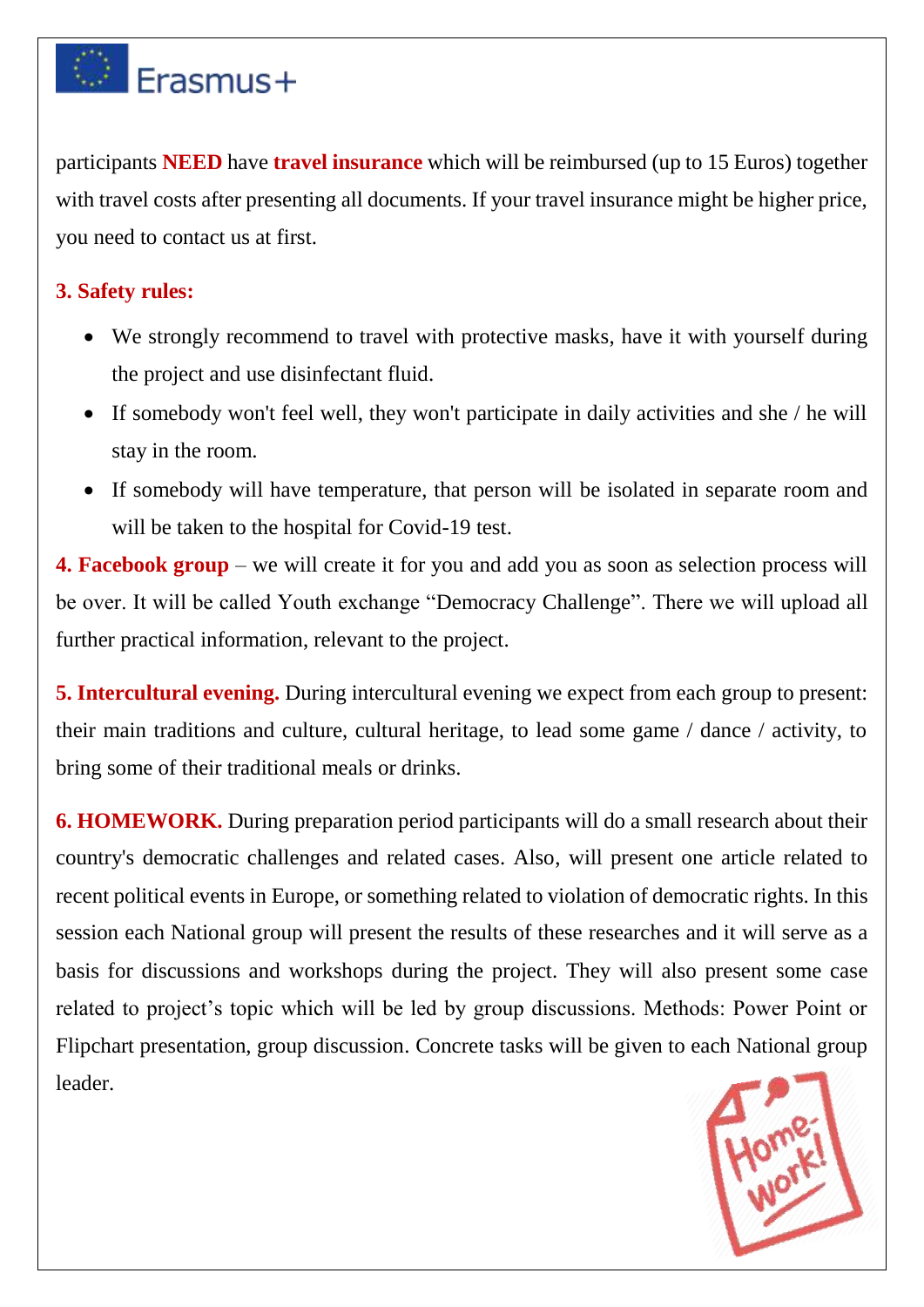# **Erasmus+**

**7. Team building game or energizer.** If you know any great game or activity, which gets people together and helps to feel team spirit or refill yourself with energy – please share it. We will be happy to involve participants into the programme as much as possible.

8. Check the **weather forecast** before arrival and bring adequate clothes.

9. Bring **good spirit**, **joy** and **happiness**!

### **9. Schedule**

To really get the most out of the youth exchange we will always start early! After socializing in the night we'll start at 9:30 am in the morning with breakfast, strong coffee and some energizers! We'll do many things related to our topic.

Of course, we'll leave free time for you to relax in the city. In the evenings we'll have cultural nights (each country have to prepare for that), which will be followed by further in the city center.